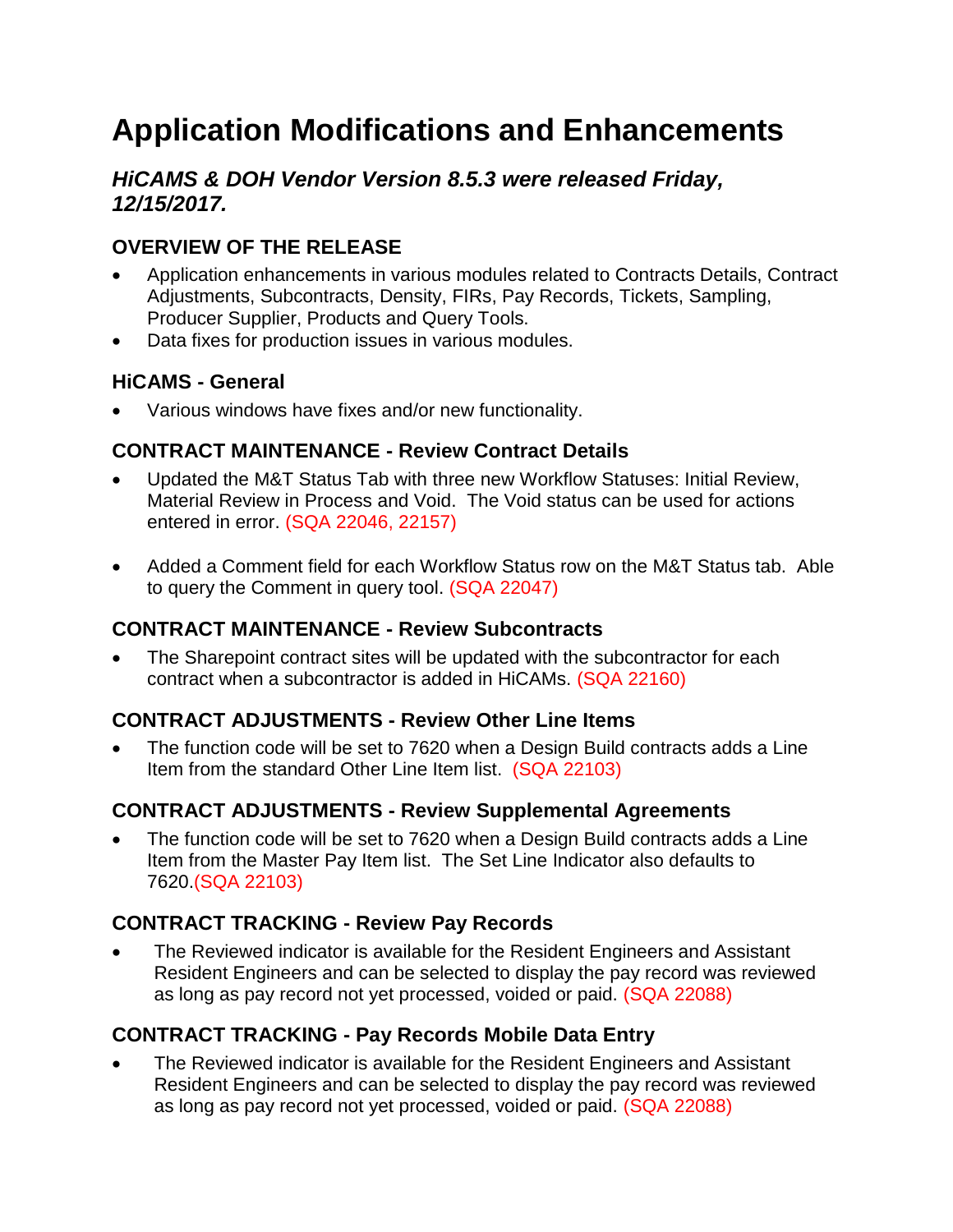# **CONTRACT TRACKING - Review Tickets**

Added the Lot Number field to the Ticket window. (SQA 22110)

# **DENSITY - Review Density Other Nuclear**

 Updated the window with these fields: Station From, Station From Fraction, Station To, Station To Fraction, Length, Width, Min. Average Compaction %, Min. Compaction Shot %, % Comp Shot 1, % Comp Shot 2, % Comp Shot 3, % Comp Shot 4, % Comp Shot 5 (SQA 21971)

# **FIELD INSPECTION REPORTS (FIR) - General**

 Fixed the FIR Select window to display the correct Report Status; should be the same as displayed on the FIR window. (SQA 22130)

# **FIELD INSPECTION REPORTS (FIR) - Review Field Inspection Reports**

#### **FIR - GUARDRAIL:**

 Fixed the Materials list on the Pay Items tab and Hardware tab so the entire material is displayed. (SQA 21863)

### **FIR - PRECAST CONCRETE:**

 Changed the Precast FIR window so the Air Content and Slump fields must be saved before Report Status set to Authorize. (SQA 22140)

### **FIR - PRESTRESSED CONCRETE**:

- Changed the Prestress FIR window so the Material Type and Material lists display correctly. (SQA 22092)
- Changed the Prestress FIR window so the Concrete Mix must be entered before Report Status set to Complete. Also ensure that a valid combination of the Contract, Material Type, and Material. (SQA 22090)

# **SAMPLING - General**

 The To Be Used In and Comment fields on the General tab has expanded so up to 512 characters can be entered (SQA 21760)

# **SAMPLING - Review Test Results**

 The correct Test Result is displayed and accessible when logged into HiCAMs using Citrix (SQA 22117)

# **PROJECT CERTIFICATION - Review Project Certification**

 The Criticality field now defaults to 'All' instead of 'Critical' on Contract Material Quantities tab. (SQA 22116)

# **PROJECT CERTIFICATION - Review Material Pre-Certification**

 The Material Deficiency Report generated from the Material Pre-Certification window now shows the Theoretical \$ Amount Value when project is 100% State funded, or has any Federal funding (FHWA Part) (SQA 22147)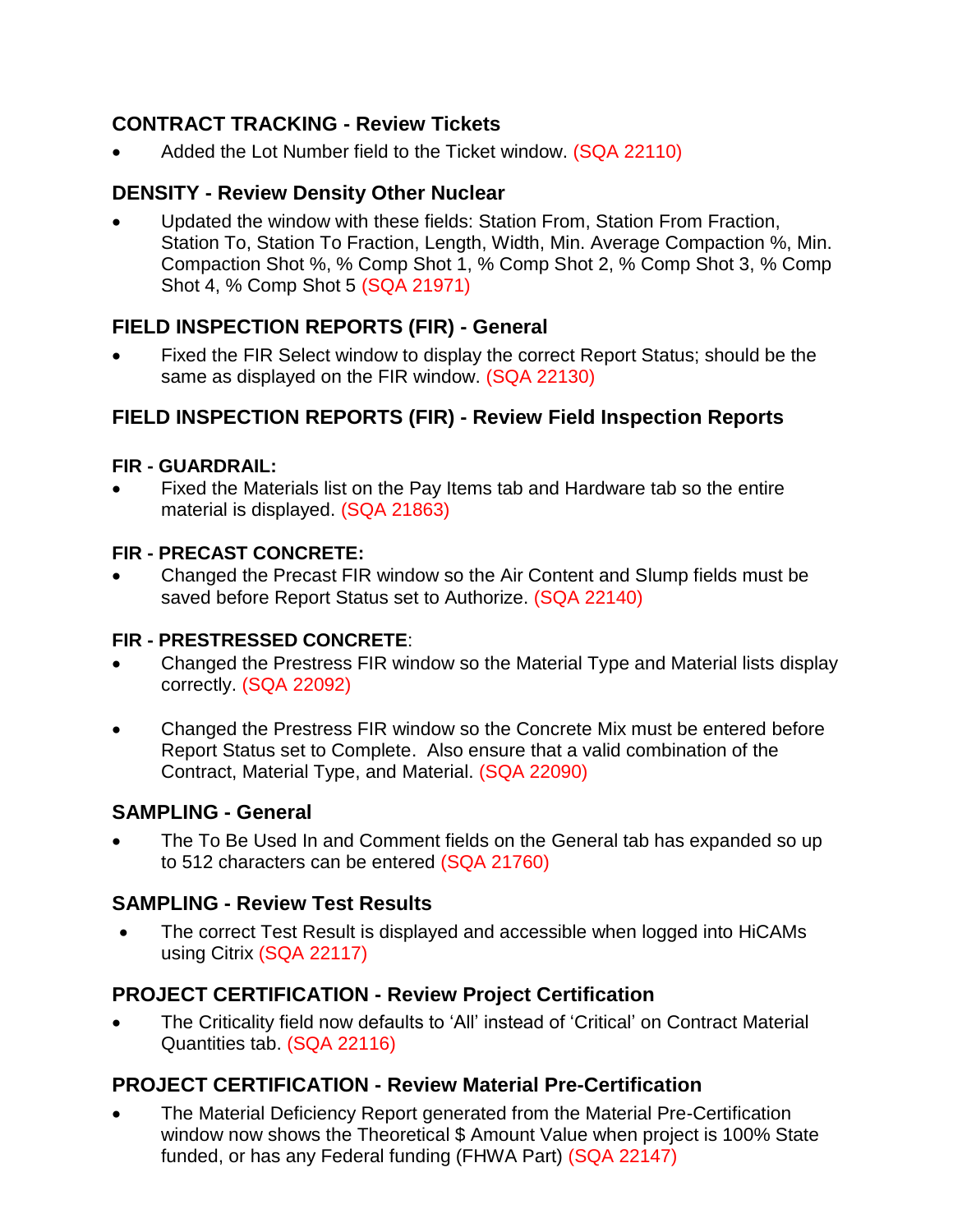# **QUERY TOOLS (QT)**

### **QT - CONTRACTS:**

 Able to query the Comments entered on the M&T Workflow Status tab (SQA 22047)

### **QT - DENSITIES – Other Nuclear**

 Updated the query tool with these fields: Station From, Station From Fraction, Station To, Station To Fraction, Length, Width, Min. Average Compaction %, Min. Compaction Shot %, % Comp Shot 1, % Comp Shot 2, % Comp Shot 3, % Comp Shot 4, % Comp Shot 5 (SQA 22120)

### **QT - FIELD INSPECTION REPORTS – PRESTRESSED CONCRETE**:

 Added look up values for Material Strength (Y-Standard; N-High) and Cap Used (Y-Neoprene; N-Sulfur). (SQA 22007)

#### **QT - FIELD INSPECTION REPORTS – ICT PRECAST DATA**:

 The Inspection Date field now displays in the Display Columns section in the ICT Precast and ICT Prestressed query tool.(SQA 22129)

#### **QT - FIELD INSPECTION REPORTS – ICT PRESTRESSED DATA**:

- The Inspection Date field now displays in the Display Columns section in the ICT Prestressed query tool.(SQA 22129)
- User is able to navigate from the query tool row to the FIR window only when a FIR has been created from the ICT Prestressed data.(SQA 22093)
- The Informational messages are viewable in the query tool (SQA 22132)

### **REFERENCES - Concrete Mix Designs**

### **REVIEW MIXES:**

 Creating a new CMD and modifications made to the CMD will be written to History tab. (SQA 22102)

### **ADMIN - Codes Table**

# **CONCRETE CLASS**

 Updated with new Mix Specifications for Max Water Cement Ratio (Air Entrained, Non- Air Entrained, Rounded Aggregates, Angular Aggregates), Max Slump (Vibrated, Non-Vibrated), Cementious Content (Vibrated Min & Max, Non-Vibrated Min & Max). The values maintained in this code table are used in CMD calculations. (SQA 22112)

# **ADMIN - Security**

 Create a History record when a staff record is Created, Expired and Unexpired. (SQA 22146)